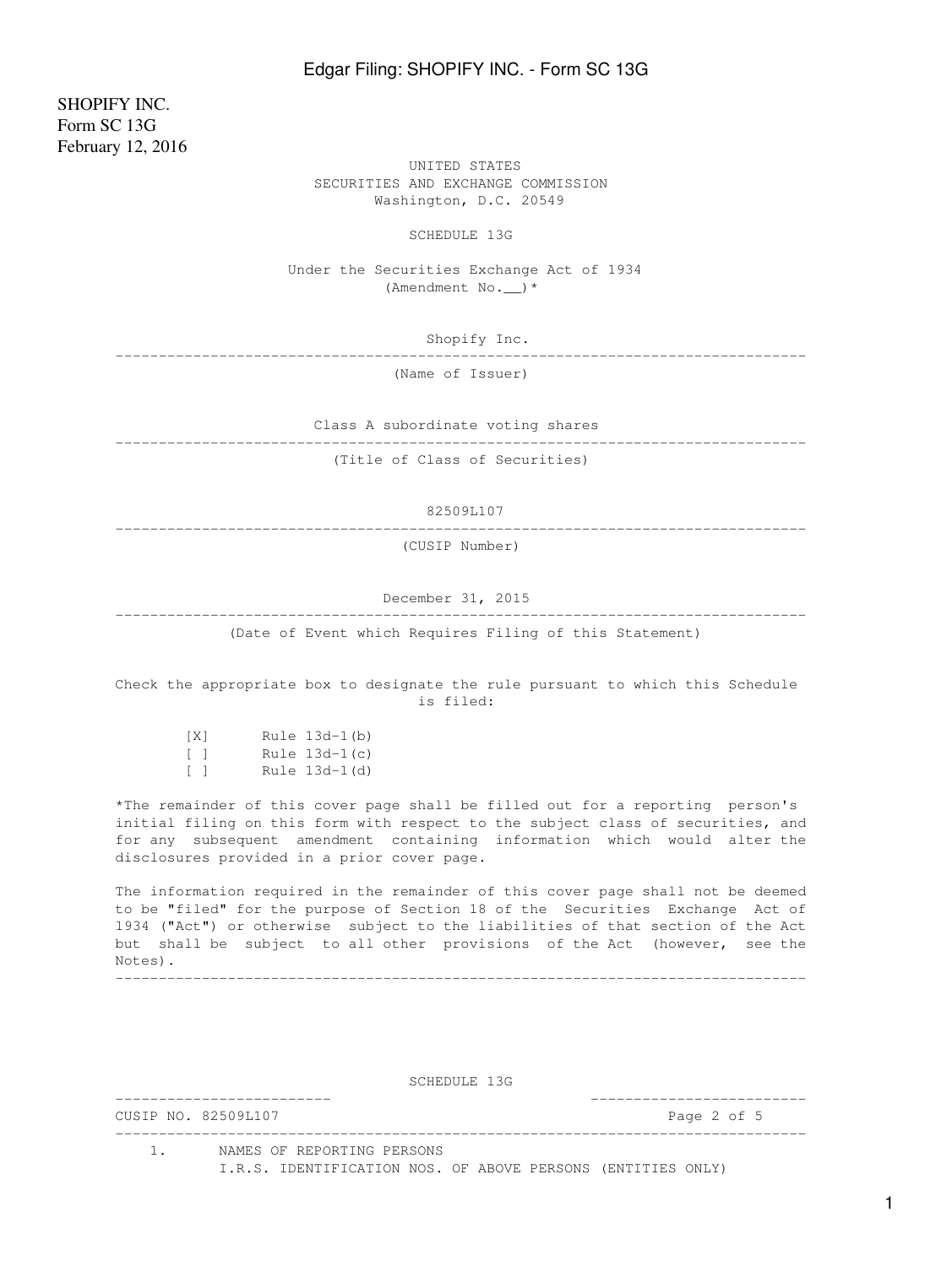| $2$ .                                              |                                                   |                                                                                                                             | CHECK THE APPROPRIATE BOX IF A MEMBER OF A GROUP (See Instructions)<br>(a) [ ]<br>$(b)$ [ ] |  |  |  |
|----------------------------------------------------|---------------------------------------------------|-----------------------------------------------------------------------------------------------------------------------------|---------------------------------------------------------------------------------------------|--|--|--|
| 3.                                                 | SEC USE ONLY                                      |                                                                                                                             |                                                                                             |  |  |  |
| 4.                                                 |                                                   |                                                                                                                             | CITIZENSHIP OR PLACE OF ORGANIZATION                                                        |  |  |  |
|                                                    | Delaware, United States                           |                                                                                                                             |                                                                                             |  |  |  |
|                                                    |                                                   | 5.                                                                                                                          | SOLE VOTING POWER                                                                           |  |  |  |
|                                                    |                                                   |                                                                                                                             | 1,600,000                                                                                   |  |  |  |
| NUMBER OF<br>SHARES                                |                                                   | 6. SHARED VOTING POWER                                                                                                      |                                                                                             |  |  |  |
| BENEFICIALLY<br>OWNED BY                           |                                                   |                                                                                                                             | 0                                                                                           |  |  |  |
| EACH<br>REPORTING                                  |                                                   | 7. SOLE DISPOSITIVE POWER                                                                                                   |                                                                                             |  |  |  |
| PERSON WITH:                                       |                                                   |                                                                                                                             | 1,600,000                                                                                   |  |  |  |
|                                                    |                                                   | 8.                                                                                                                          | SHARED DISPOSITIVE POWER                                                                    |  |  |  |
|                                                    |                                                   |                                                                                                                             | $\Omega$                                                                                    |  |  |  |
| 9.                                                 |                                                   | AGGREGATE AMOUNT BENEFICIALLY OWNED BY EACH REPORTING PERSON                                                                |                                                                                             |  |  |  |
|                                                    | 1,600,000                                         |                                                                                                                             |                                                                                             |  |  |  |
| 10.                                                |                                                   | CHECK IF THE AGGREGATE AMOUNT IN ROW (9) EXCLUDES<br>CERTAIN SHARES (See Instructions)<br>$\begin{bmatrix} 1 \end{bmatrix}$ |                                                                                             |  |  |  |
| 11.                                                | PERCENT OF CLASS REPRESENTED BY AMOUNT IN ROW (9) |                                                                                                                             |                                                                                             |  |  |  |
|                                                    | 9.8%                                              |                                                                                                                             |                                                                                             |  |  |  |
| 12.<br>TYPE OF REPORTING PERSON (See Instructions) |                                                   |                                                                                                                             |                                                                                             |  |  |  |
|                                                    | ΙA                                                |                                                                                                                             |                                                                                             |  |  |  |

SCHEDULE 13G

------------------------- ------------------------- CUSIP NO. 82509L107 --------------------------------------------------------------------------------

Item 1. Issuer ------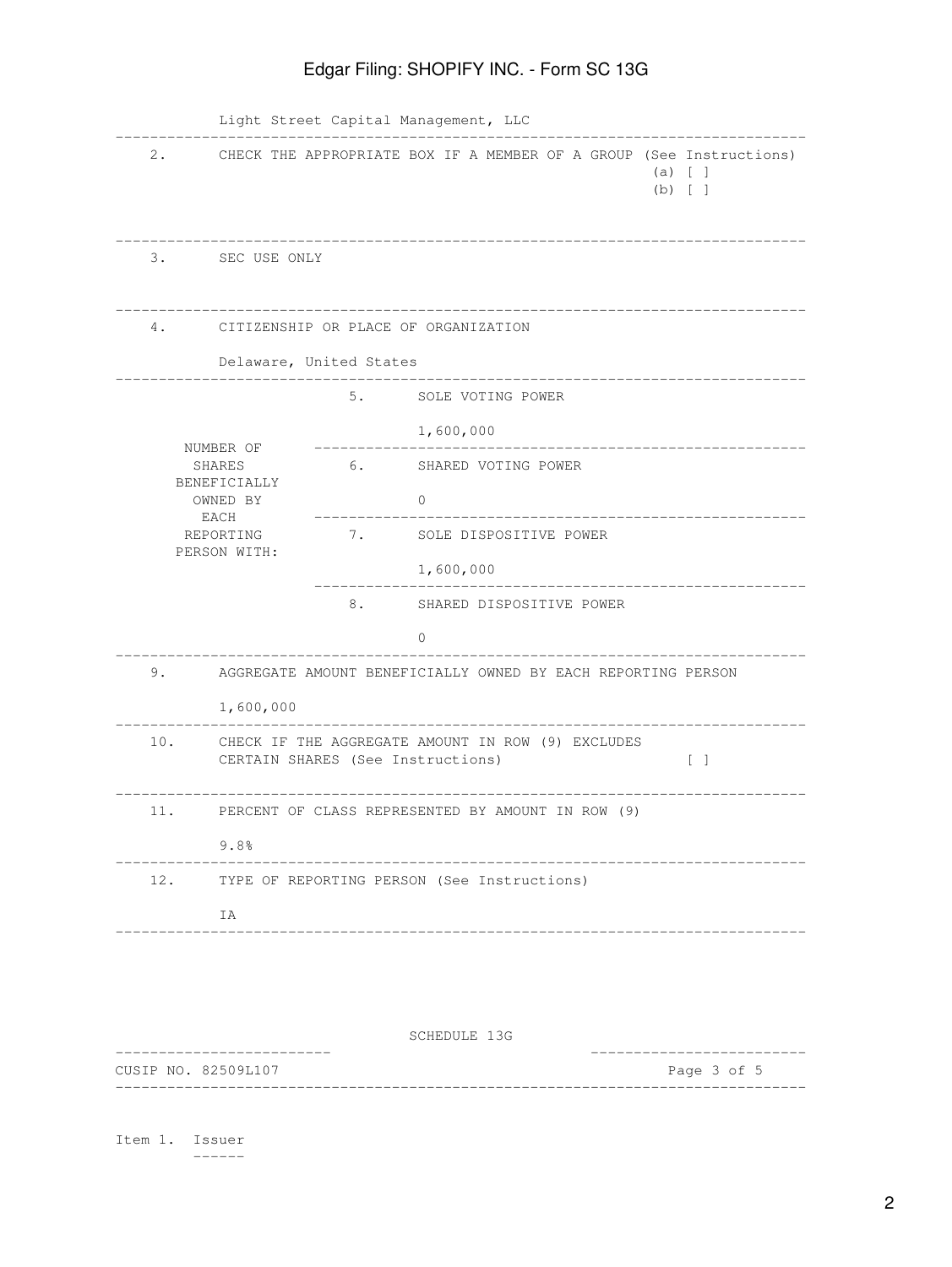(a) Name of Issuer: --------------

Shopify Inc.

 (b) Address of Issuer's Principal Executive Offices: -----------------------------------------------

 150 Elgin Street, 8th Floor Ottawa, Ontario K2P 1L4 Canada

Item 2. Identity and Background

 (a) Name of Person Filing: ---------------------

-----------------------

Light Street Capital Management, LLC

 (b) Address of Principal Business Office or, if none, Residence: -----------------------------------------------------------

 525 University Avenue Suite 300 Palo Alto, CA 94301

 (c) Citizenship: -----------

> The Reporting Person is a limited liability company organized under the laws of the State of Delaware.

 (d) Title of Class of Securities: ----------------------------

Class A subordinate voting shares

 (d) CUSIP Number: ------------

82509L107

- Item 3. If this statement is filed pursuant to 240.13d-1(b) or 240.13d-2(b) or (c), check whether the person filing is a:
	- (a) [ ] Broker or dealer registered under section 15 of the Act (15 U.S.C. 78o);
	- (b) [ ] Bank as defined in section 3(a)(6) of the Act (15 U.S.C. 78c);
	- (c) [ ] Insurance company as defined in section 3(a)(19) of the Act (15 U.S.C. 78c);
	- (d) [ ] Investment company registered under section 8 of the Investment Company Act of 1940 (15 U.S.C 80a-8);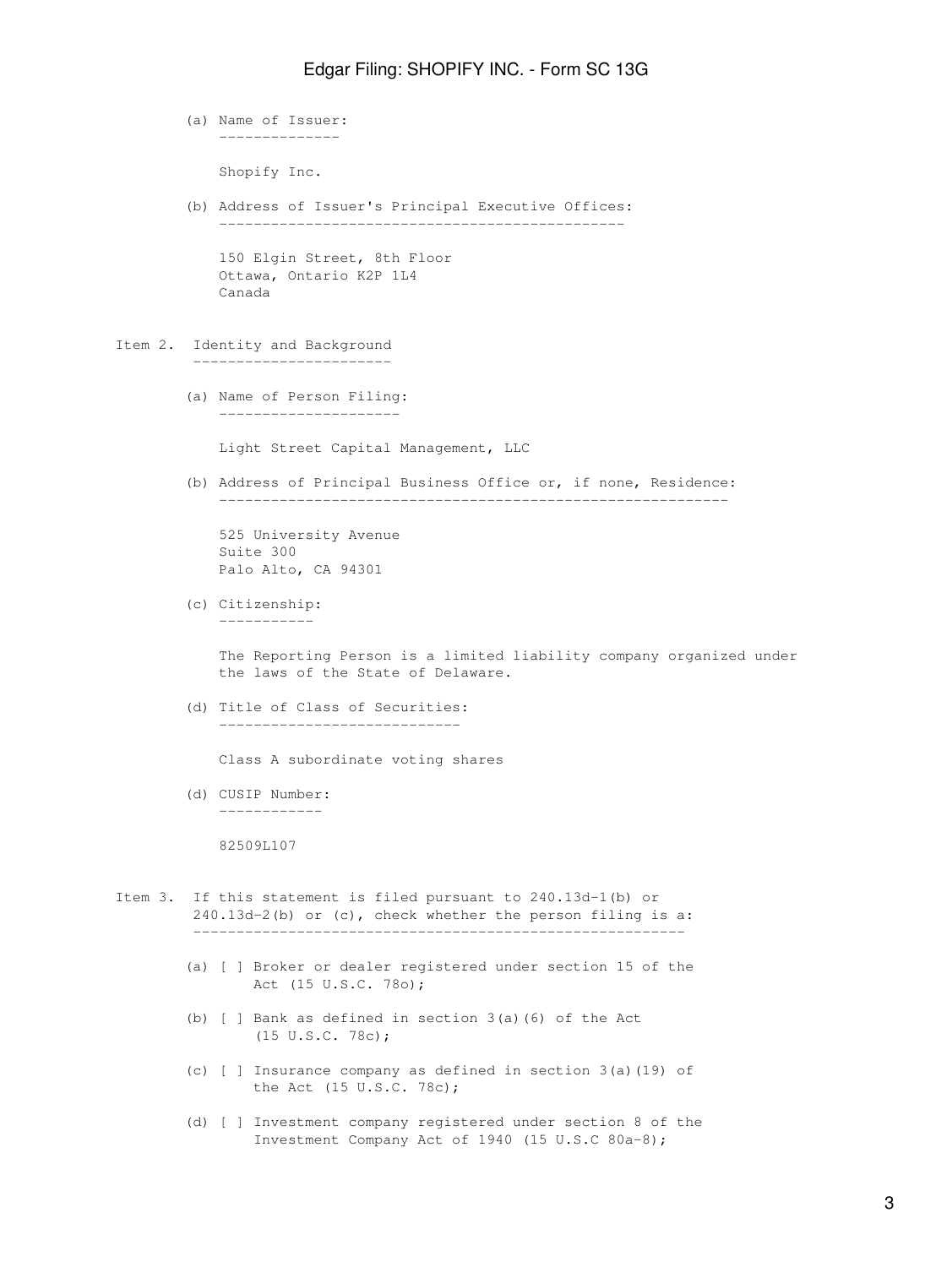- (e) [X] An investment adviser in accordance with 240.13d-1(b)(1)(ii)(E);
- (f) [ ] An employee benefit plan or endowment fund in accordance with  $240.13d-1$  (b)  $(1)$   $(ii)$   $(F)$ ;
- (g) [ ] A parent holding company or control person in accordance with 240.13d-1(b)(1)(ii)(G);
- (h) [ ] A savings associations as defined in Section 3(b) of the Federal Deposit Insurance Act (12 U.S.C. 1813);
- (i) [ ] A church plan that is excluded from the definition of an investment company under section 3(c)(14) of the Investment Company Act of 1940 (15 U.S.C. 80a-3);
- (j) [ ] A non-U.S. institution in accordance with 240.13d-1(b)(1)(ii)(J);
- (k) [ ] Group, in accordance with  $240.13d-1$ (b)(1)(ii)(K).

SCHEDULE 13G

| CUSIP NO. 82509L107 |  | Page 4 of 5 |  |  |  |
|---------------------|--|-------------|--|--|--|
|                     |  |             |  |  |  |

Item 4. Ownership ---------

 Provide the following information regarding the aggregate number and percentage of the class of securities of the issuer identified in Item 1.

- (a) Amount beneficially owned: 1,600,000
- (b) Percent of class: 9.8%
- (c) Number of shares as to which the person has:
	- (i) Sole power to vote or to direct the vote: 1,600,000
	- (ii) Shared power to vote or to direct the vote: 0
	- (iii) Sole power to dispose or to direct the disposition of:
		- 1,600,000
		- (iv) Shared power to dispose or to direct the disposition of: 0

Item 5. Ownership of Five Percent or Less of a Class --------------------------------------------

 If this statement is being filed to report the fact that as of the date hereof the Reporting Person has ceased to be the beneficial owner of more than 5.0% of the class of securities, check the following [ ].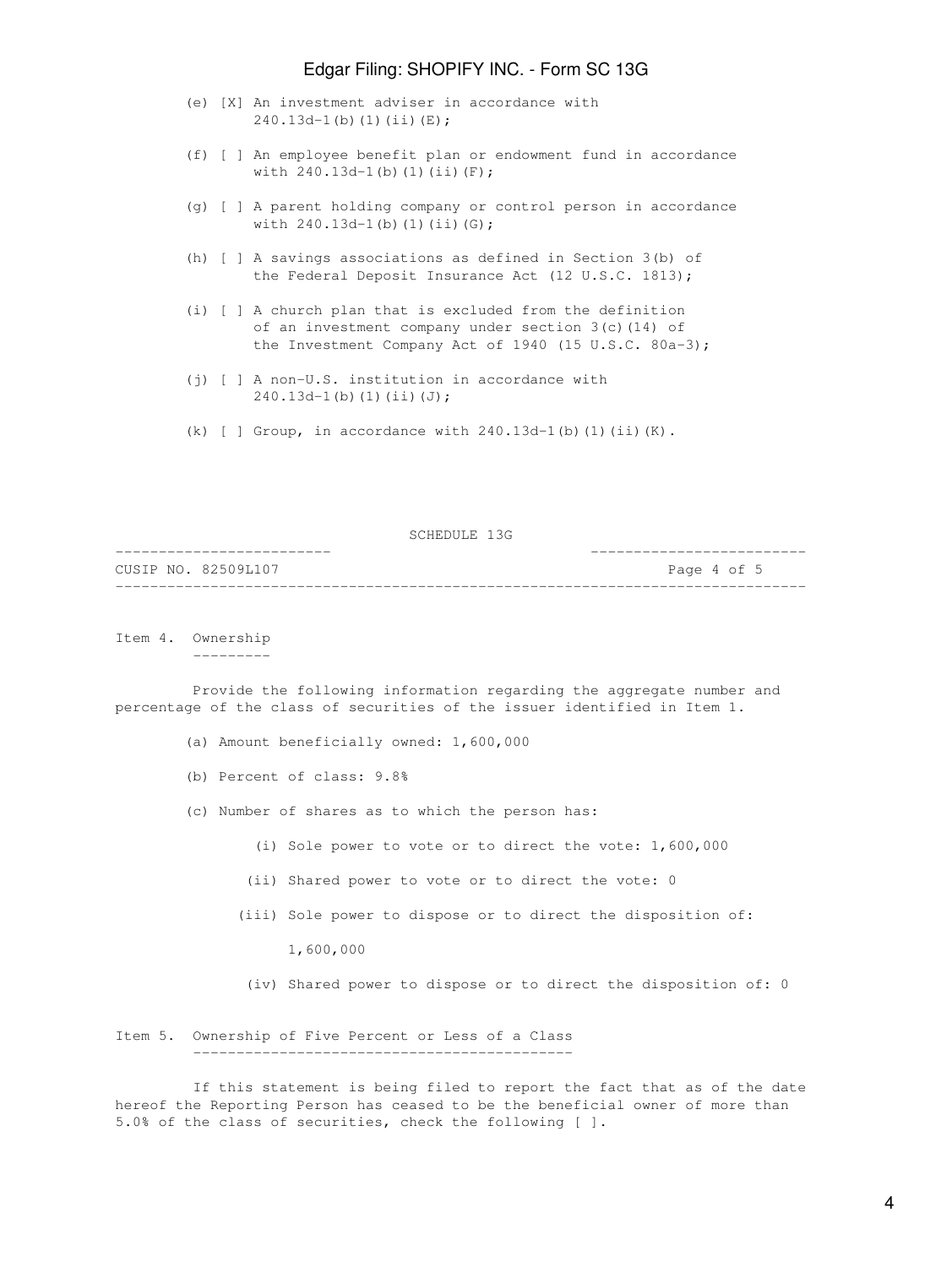Item 6. Ownership of More Than Five Percent on Behalf of Another Person ---------------------------------------------------------------

Not Applicable.

Item 7. Identification and Classification of the Subsidiary Which Acquired the ----------------------------------------------------------------------- Security Being Reported on by the Parent Holding Company --------------------------------------------------------

Not Applicable.

Item 8. Identification and Classification of Members of the Group ---------------------------------------------------------

Not Applicable.

Item 9. Notice of Dissolution of Group ------------------------------

Not Applicable.

Item 10. Certification -------------

By signing below I certify that, to the best of my knowledge and belief, the securities referred to above were acquired and are held in the ordinary course of business and were not acquired and are not held for the purpose of or with the effect of changing or influencing the control of the issuer of the securities and were not acquired and are not held in connection with or as a participant in any transaction having that purpose or effect.

SCHEDULE 13G

------------------------- ------------------------- CUSIP NO. 82509L107 Page 5 of 5

#### **STGNATURE**

--------------------------------------------------------------------------------

---------

 After reasonable inquiry and to the best of its knowledge and belief, the undersigned certifies that the information set forth in this statement is true, complete and correct.

Dated: February 12, 2016

Light Street Capital Management, LLC

-------------------------------------

By: /s/ Stephen D. Lane

Name: Stephen D. Lane